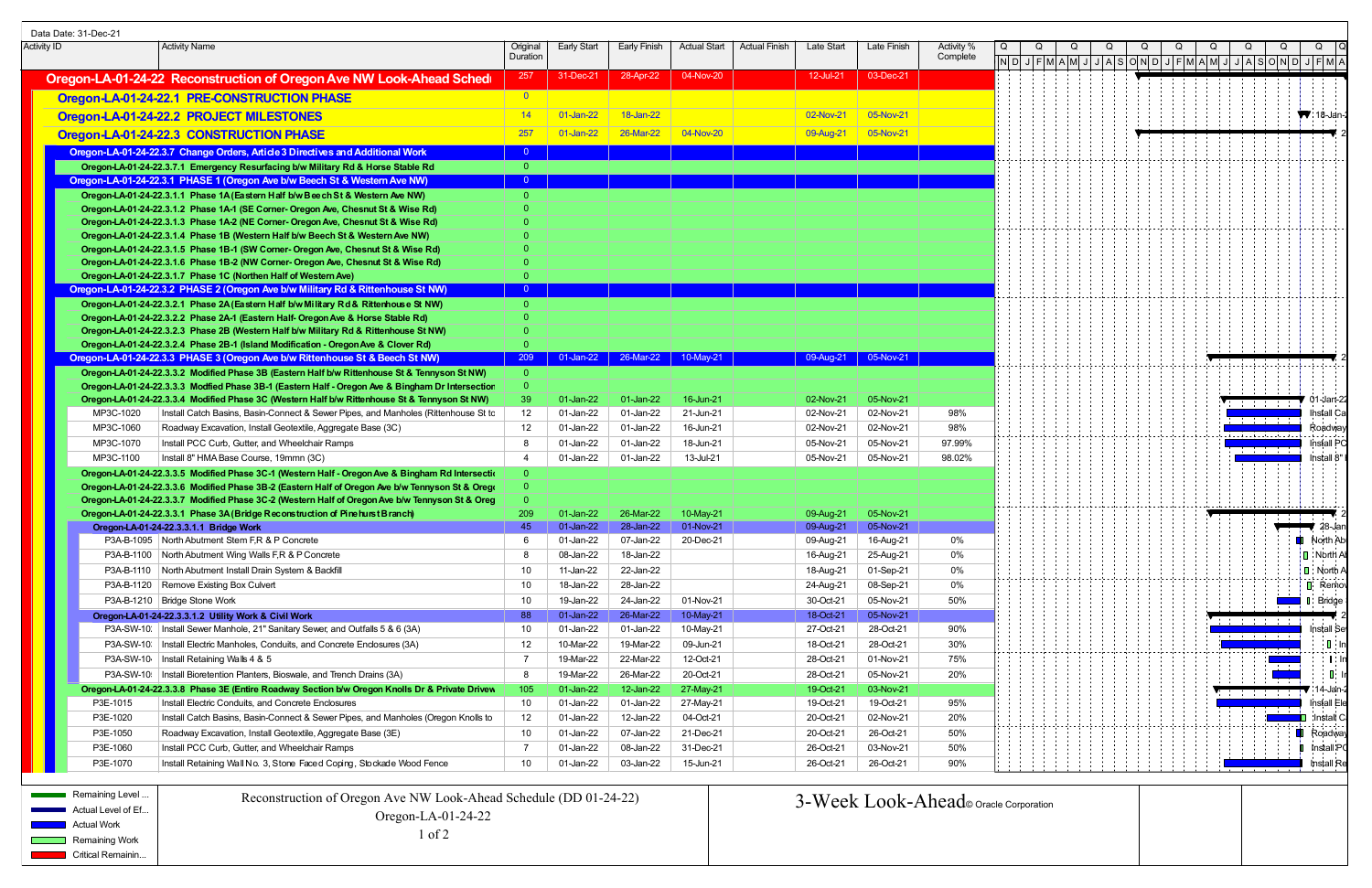| <b>Activity ID</b><br><b>Activity Name</b><br>Origina<br>Early Finish<br>Actual Start<br>Activity<br>Early Start<br>Late Start<br>Late Finish<br>Duration<br>Complete<br>P3E-1080<br>Install 8" HMA Base Course, 19mmn (3E)<br>30-Oct-21<br>50%<br>11-Jan-22<br>13-Jan-22<br>27-Oct-21<br>07-Jan-22<br>l Install<br>01-Jan-22 01-Jan-22<br>04-Nov-20<br>Oregon-LA-01-24-22.3.4 Traffic & Streetlight Work<br>05-Nov-21<br>$\vert$ 05-Nov-21<br>$\sim$ 14<br>.01-Jan-<br>.<br>30-Oct-21 05-Nov-21<br>$11$ -Jan-22   18-Jan-22   23-Aug-21<br>Oregon-LA-01-24-22.3.5 Paving, Line Stiping, Signage, and Miscellaneous Work<br>- 79 -<br>15-Mar-22 18-Mar-22 27-Oct-21<br>$\vert$ 05-Nov-21<br>02-Nov-21<br>Oregon-LA-01-24-22.3.6 Landscape Work<br>Oregon-LA-01-24-22.4 LUMPSUM ITEMS (Non-Construction)<br>02-Dec-21<br>28-Apr-22<br>$\vert$ 29-Mar-21<br>$03 - Dec-21$<br>Oregon-LA-01-24-22.5 POST-CONSTRUCTION PHASE<br>$27$ -Jan-22<br>18-Aug-21<br>$-Dec-21$<br><b>12-Jul-21</b><br>Oregon-LA-01-24-22.6 Delays, Additional Work, and Changes<br>$22 \t3$ | Data Date: 31-Dec-21 |  |  |  |  |  |  |  |  |  |  |
|----------------------------------------------------------------------------------------------------------------------------------------------------------------------------------------------------------------------------------------------------------------------------------------------------------------------------------------------------------------------------------------------------------------------------------------------------------------------------------------------------------------------------------------------------------------------------------------------------------------------------------------------------------------------------------------------------------------------------------------------------------------------------------------------------------------------------------------------------------------------------------------------------------------------------------------------------------------------------------------------------------------------------------------------------------------|----------------------|--|--|--|--|--|--|--|--|--|--|
|                                                                                                                                                                                                                                                                                                                                                                                                                                                                                                                                                                                                                                                                                                                                                                                                                                                                                                                                                                                                                                                                |                      |  |  |  |  |  |  |  |  |  |  |
|                                                                                                                                                                                                                                                                                                                                                                                                                                                                                                                                                                                                                                                                                                                                                                                                                                                                                                                                                                                                                                                                |                      |  |  |  |  |  |  |  |  |  |  |
|                                                                                                                                                                                                                                                                                                                                                                                                                                                                                                                                                                                                                                                                                                                                                                                                                                                                                                                                                                                                                                                                |                      |  |  |  |  |  |  |  |  |  |  |
|                                                                                                                                                                                                                                                                                                                                                                                                                                                                                                                                                                                                                                                                                                                                                                                                                                                                                                                                                                                                                                                                |                      |  |  |  |  |  |  |  |  |  |  |
|                                                                                                                                                                                                                                                                                                                                                                                                                                                                                                                                                                                                                                                                                                                                                                                                                                                                                                                                                                                                                                                                |                      |  |  |  |  |  |  |  |  |  |  |
|                                                                                                                                                                                                                                                                                                                                                                                                                                                                                                                                                                                                                                                                                                                                                                                                                                                                                                                                                                                                                                                                |                      |  |  |  |  |  |  |  |  |  |  |
|                                                                                                                                                                                                                                                                                                                                                                                                                                                                                                                                                                                                                                                                                                                                                                                                                                                                                                                                                                                                                                                                |                      |  |  |  |  |  |  |  |  |  |  |
|                                                                                                                                                                                                                                                                                                                                                                                                                                                                                                                                                                                                                                                                                                                                                                                                                                                                                                                                                                                                                                                                |                      |  |  |  |  |  |  |  |  |  |  |
|                                                                                                                                                                                                                                                                                                                                                                                                                                                                                                                                                                                                                                                                                                                                                                                                                                                                                                                                                                                                                                                                |                      |  |  |  |  |  |  |  |  |  |  |

Remaining Level ... Actual Level of Ef... **Actual Work** Remaining Work

 $\mathcal{O}(\mathbb{R}^d)$ 

**Critical Remainin...**